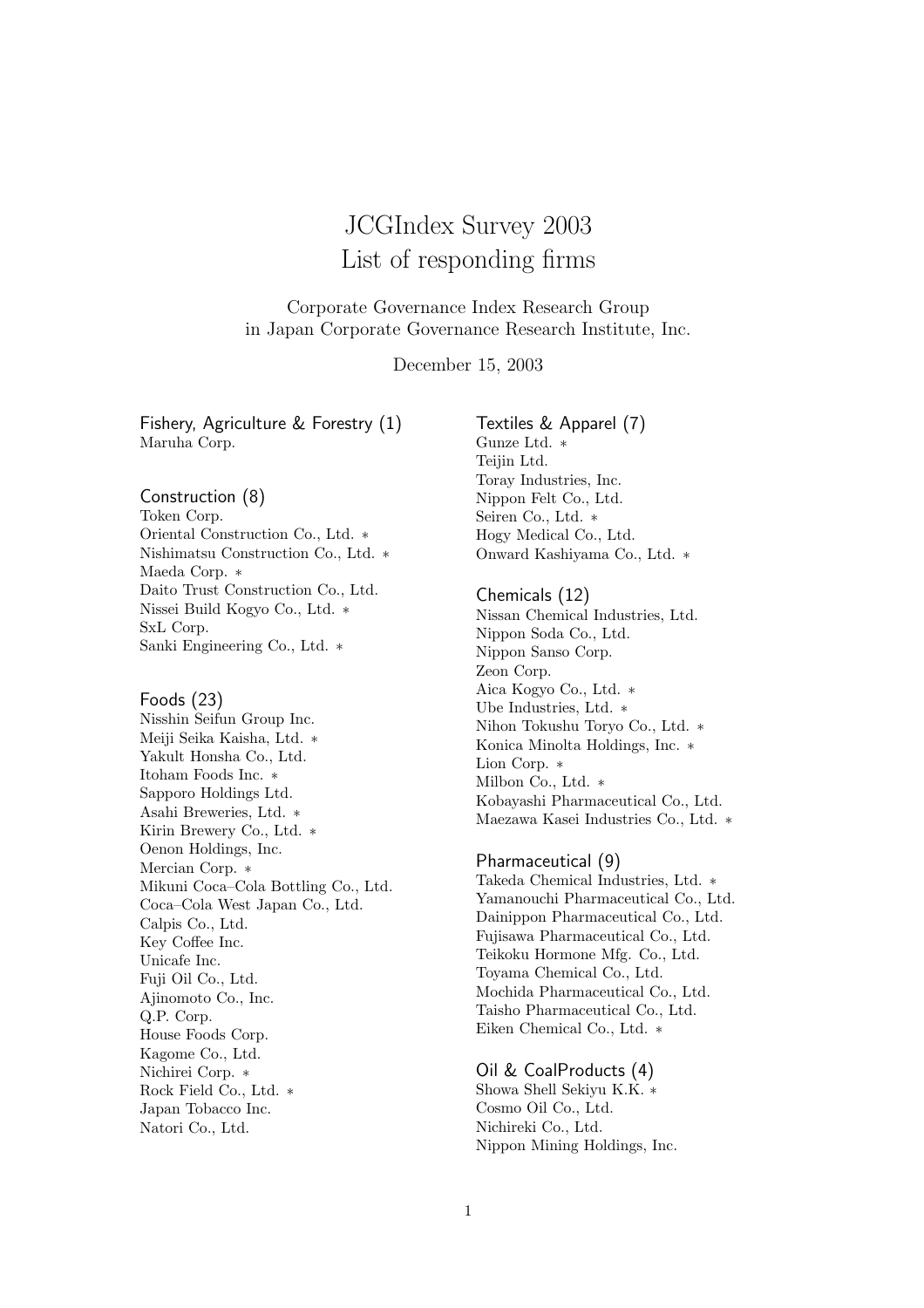# Rubber Products (4)

Bridgestone Corp. ∗ Sumitomo Rubber Industries, Ltd. Tokai Rubber Industries, Ltd. ∗ Bando Chemical Industries, Ltd.

#### Glass & Ceramics Products (2)

Toshiba Ceramics Co., Ltd. Noritake Co., Ltd.

# Iron & Steel (3)

Tokyo Steel Manufacturing Co., Ltd. ∗ Maruichi Steel Tube Ltd. Daido Steel Co., Ltd.

# Nonferrous Metals (4)

Nippon Light Metal Co., Ltd. ∗ Sumitomo Metal Mining Co., Ltd. ∗ Fujikura Ltd. ∗ Ryobi, Ltd. ∗

# Metal Products (6)

Matsuo Bridge Co., Ltd. ∗ Haltec Corp. ∗ (Sankyo Aluminium Industry Co., Ltd.) Toyo Shutter Co., Ltd. Noritz Corp. ∗ Okabe Co., Ltd.

# Machinery (11)

Disco Corp. ∗ Howa Machinery, Ltd. Hitachi Kiden Kogyo, Ltd. Toyo Kanetsu K.K. Yuken Kogyo Co., Ltd. Mars Engineering Corp. Nippon Piston Ring Co., Ltd. ∗ NSK Ltd. Kitz Corp. Hitachi Zosen Corp. Ishikawajima–Harima Heavy Industries Co., Ltd.

Electric Appliances (20) Hitachi, Ltd. Mabuchi Motor Co., Ltd. ∗ Nidec Corp. Omron Corp. ∗ Japan Radio Co., Ltd. Sharp Corp. ∗ Anritsu Corp. ∗ Tamura Corp. ∗ Roland DG Corp. ∗ Yokowo Co., Ltd. ∗ Alpine Electronics, Inc. ∗

Sumida Corp. ∗ Yamatake Corp. ∗ Cosel Co., Ltd. Chiyoda Integre Co., Ltd. Ushio Inc. Hamamatsu Photonics K.K. Murata Mfg. Co., Ltd. Canon Inc. ∗ Sankyo Seiki Mfg. Co., Ltd.

#### Transportation Equipment (11)

Toyota Industries Corp. Mitsui Engineering & Shipbuilding Co., Ltd. ∗ Isuzu Motors, Ltd. Toyota Motor Corp. ∗ Akebono Brake Industry Co., Ltd. Tachi–S Co., Ltd. NOK Corp. Futaba Industrial Co., Ltd. Calsonickansei Corp. Honda Motor Co., Ltd. ∗ Yamaha Motor Co., Ltd.

#### Precision Instruments (5)

Terumo Corp. Nikon Corp. ∗ Riken Keiki Co., Ltd. HOYA Corp. ∗ Pentax Corp.

# Other Products (6)

Toppan Printing Co., Ltd. ∗ Pigeon Corp. Lintec Corp. ∗ Itoki Crebio Corp. ∗ Kokuyo Co., Ltd. ∗ Mizuno Corp.

#### Electric Power & Gas (2)

The Tokyo Electric Power Co., Inc. Osaka Gas Co., Ltd.

# Land Transportation (3)

Nishi–Nippon Railroad Co., Ltd. Yamato Transport Co., Ltd. Senko Co., Ltd. ∗

#### Marine Transportation (2) Kawasaki Kisen Kaisha, Ltd. Iino Kaiun Kaisha, Ltd.